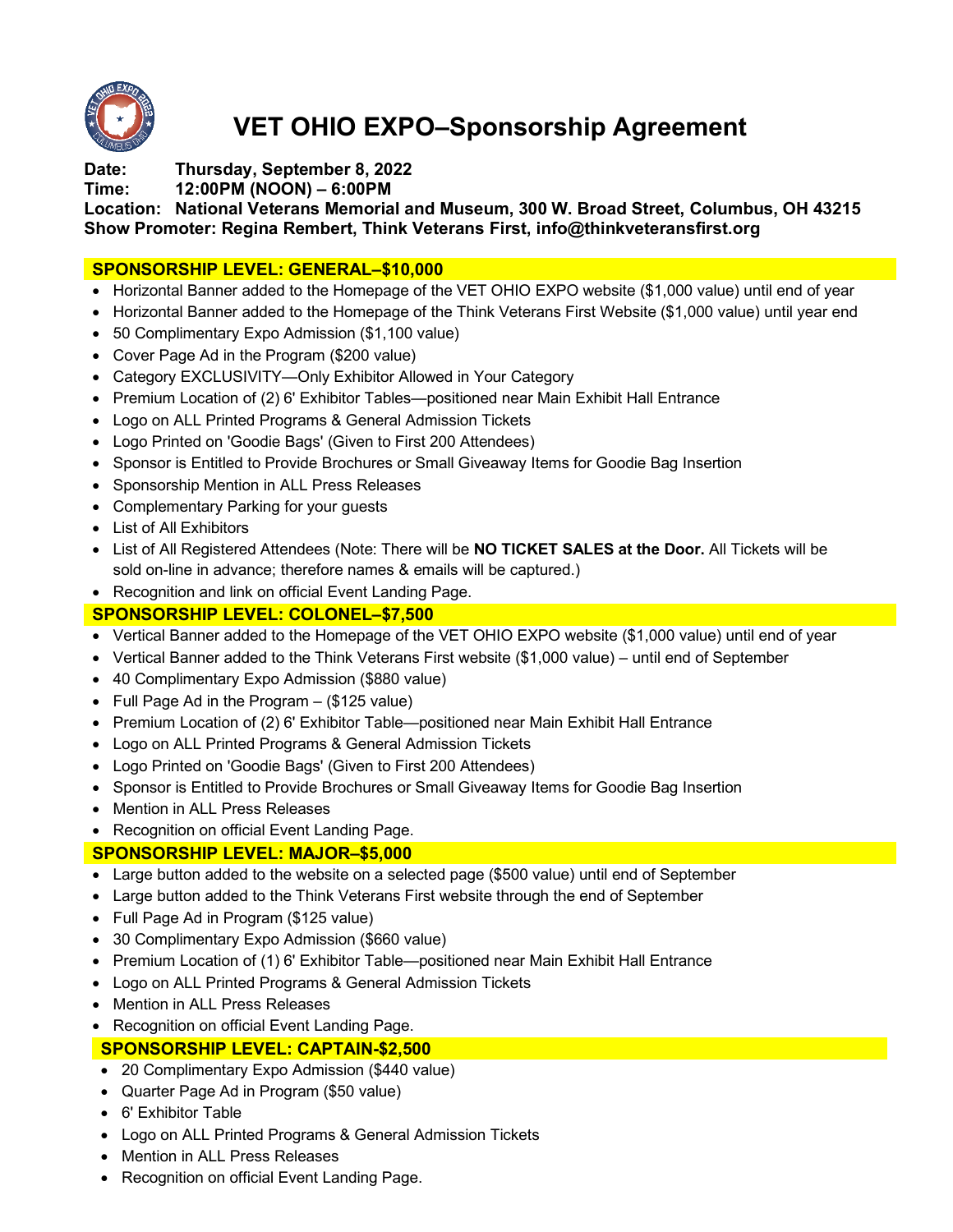#### **SPONSORSHIP LEVEL: LIEUTENANT-\$1,000**

- 10 Complimentary Expo Admission (\$220 value)
- Honorable Mention in the Program
- 6' Exhibitor Table
- Logo on ALL Printed Programs & General Admission Tickets
- Mention in ALL Press Releases
- Recognition on official Event Landing Page

**Donations below the Lieutenant Sponsorship levels are welcome, appreciated and will be acknowledged in the Program.**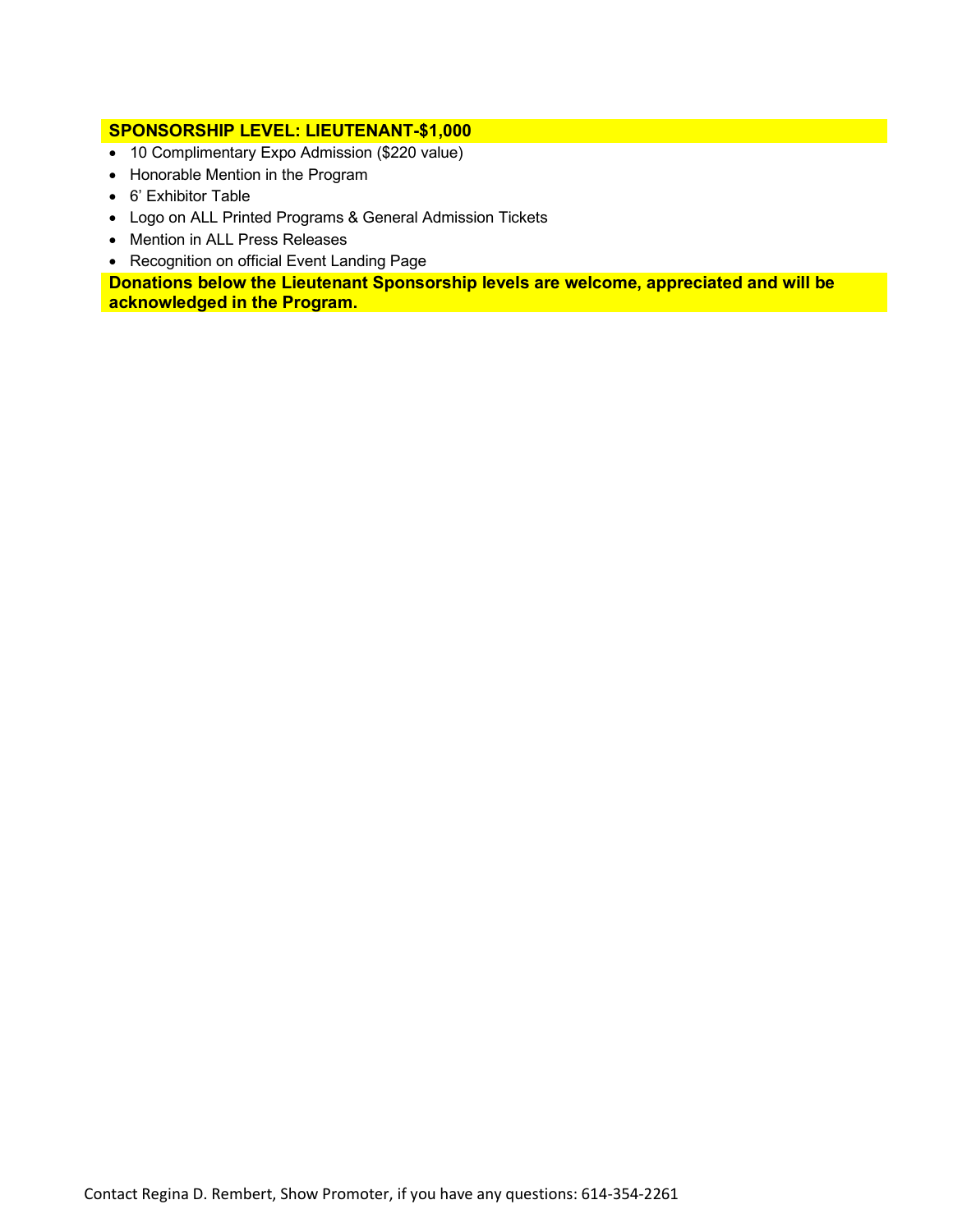### **EXHIBITOR CATEGORIES—'Franchise Brokers or Franchise Owners'**

| <b>CATEGORY NUMBER</b> | <b>CATEGORY DESCRIPTION</b>          |  |  |
|------------------------|--------------------------------------|--|--|
| $T1-01$                | <b>FRANCHISE BROKER</b>              |  |  |
| $T1-02$                | RESTAURANT-HAMBURGER                 |  |  |
| $T1-03$                | <b>RESTAURANT-ICE CREAM</b>          |  |  |
| $T1-04$                | RESTAURANT-PIZZA                     |  |  |
| $T1-05$                | RESTAURANT-SUB/SANDWICH SHOPPE       |  |  |
| T1-06                  | <b>RESTAURANT-DINE IN</b>            |  |  |
| $T1-07$                | <b>RESTAURANT-FINE DINING</b>        |  |  |
| $T1-08$                | RESTAURANT-OTHER                     |  |  |
| $T1-09$                | ACCOUNTING-PAYROLL-HR-STAFFING       |  |  |
| $T1-10$                | AUTO REPAIR                          |  |  |
| $T1-11$                | <b>BUSINESS COACH</b>                |  |  |
| $T1-12$                | <b>CELL PHONE/ELECTRONICS REPAIR</b> |  |  |
| $T1-13$                | <b>CLOTHING-SHOES</b>                |  |  |
| $T1-14$                | CONSTRUCTION-BUILDING-REMODEL! NG    |  |  |
| $T1-15$                | <b>CUSTOM WINDOW TREATMENTS</b>      |  |  |
| $T1-16$                | <b>DAYCARE</b>                       |  |  |
| $T1-17$                | DRY CLEANER-LAUNDRY                  |  |  |
| $T1-18$                | <b>FINANCIAL SERVICES</b>            |  |  |
| $T1-19$                | <b>FITNESS-STORE FRONT</b>           |  |  |
| $T1-20$                | FITNESS-IN-HOME/MOBILE               |  |  |
| $T1-21$                | HAIR SALONS-SPAS-TANNING SALONS      |  |  |
| $T1-22$                | HANDYMAN—HOME REPAIR-HOME SERVICES   |  |  |
| $T1-23$                | JANITORIAL-COMMERCIAL                |  |  |
| $T1-24$                | JANITORIAL-RESIDENTIAL               |  |  |
| $T1-25$                | LANDSCAPING-LAWN & GARDEN            |  |  |
| $T1-26$                | OFFICE SPACE                         |  |  |
| $T1-27$                | PACKAGING-SHIPPING-MAILING           |  |  |
| $T1-28$                | PET SERVICES-STORE FRONT             |  |  |
| $T1-29$                | PET SERVICES-IN-HOME/MOBILE          |  |  |
| $T1-30$                | PRINTING COMPANIES                   |  |  |
| $T1-31$                | PROMOTIONAL PRODUCTS                 |  |  |
| $T1-32$                | RECREATION-SPORTS-ENTERTAINMENT      |  |  |
| $T1-33$                | RECYCLING-ENVIRONMENTAL              |  |  |
| T1-34                  | RETAIL STORES-SPECIALITY SHOPS       |  |  |
| $T1-35$                | <b>SENIOR CARE FACILITY</b>          |  |  |
| $T1-36$                | <b>SENIOR CARE—IN-HOME</b>           |  |  |
| $T1-37$                | <b>SIGNAGE COMPANIES</b>             |  |  |
| $T1-38$                | <b>TUTORING-STORE FRONT</b>          |  |  |
| $T1-39$                | TUTORING-IN-HOME                     |  |  |
| $T1-40$                | <b>WEIGHT LOSS</b>                   |  |  |
| $T1-41$                | <b>OTHER</b>                         |  |  |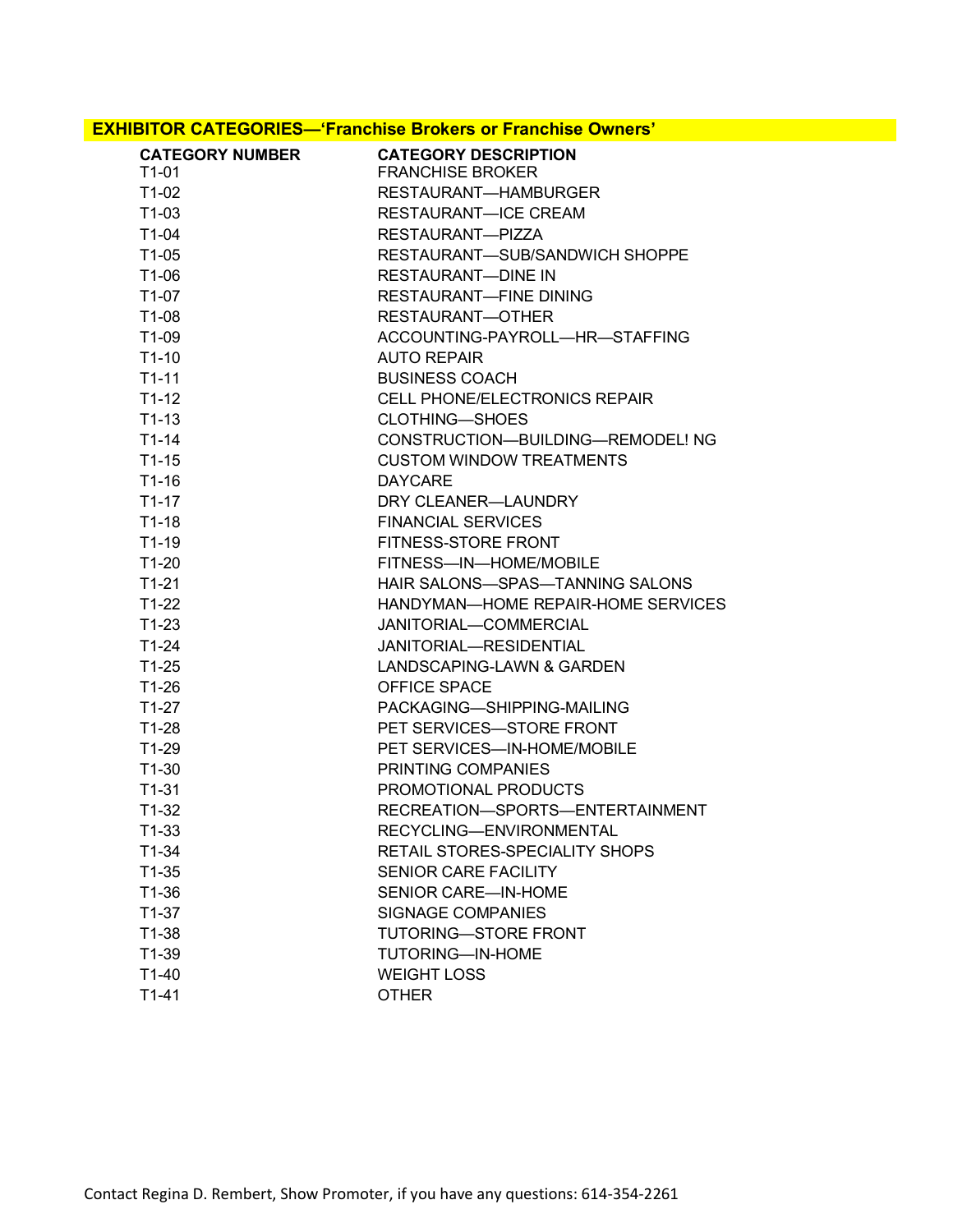#### **EXHIBITOR CATEGORIES—PROFESSIONAL BUSINESS SERVICES**

| <b>CATEGORY NUMBER</b><br>T <sub>2</sub> -01 | <b>CATEGORY DESCRIPTION</b><br>ACCOUNTANT--CPA |  |
|----------------------------------------------|------------------------------------------------|--|
| T2-02                                        | ADVERTISING PUBLIC RELATIONS                   |  |
| $T2-03$                                      | <b>BANK</b>                                    |  |
| $T2-04$                                      | <b>BUSINESS ATTORNEY</b>                       |  |
| $T2-05$                                      | <b>BUSINESS COACH-LEADERSHIP TRAINING</b>      |  |
| T <sub>2</sub> -06                           | CFO FOR HIRE                                   |  |
| $T2-07$                                      | <b>COMMERCIAL LIABILITY INSURANCE</b>          |  |
| $T2-08$                                      | <b>COMMERCIAL REAL ESTATE BROKER</b>           |  |
| $T2-09$                                      | <b>COMPUTER-OFFICE SUPPLIES</b>                |  |
| $T2-10$                                      | CONSTRUCTION-REMODELING                        |  |
| $T2-11$                                      | <b>CREDIT UNION</b>                            |  |
| $T2-12$                                      | DISPLAYS-FIXTURES                              |  |
| $T2-13$                                      | <b>EMPLOYEE BENEFITS</b>                       |  |
| $T2-14$                                      | <b>FRANCHISE ATTORNEY</b>                      |  |
| $T2-15$                                      | <b>GRAPHIC &amp; WEB DESIGN</b>                |  |
| $T2-16$                                      | HR & STAFFING SERVICES                         |  |
| $T2-17$                                      | INTERIOR DESIGNERS--ARCHITECTS                 |  |
| $T2-18$                                      | <b>INTERNET TECHNOLOGY SERVICES</b>            |  |
| $T2-19$                                      | M & A ATTORNEY                                 |  |
| $T2-20$                                      | MAINTENANCE-CLEANING                           |  |
| $T2-21$                                      | <b>MARKET RESEARCH</b>                         |  |
| $T2-22$                                      | <b>MERCHANT PROCESSING-POS SYSTEMS</b>         |  |
| $T2-23$                                      | PAYROLL SERVICES                               |  |
| $T2-24$                                      | PRINTING & MAIL SERVICES                       |  |
| $T2-25$                                      | PROMOTIONAL PRODUCTS/ADVERTISING SPECIALTIES   |  |
| $T2-26$                                      | <b>PROPERTY &amp; CASUALTY INSURANCE</b>       |  |
| $T2-27$                                      | <b>SECURITY COMPANIES</b>                      |  |
| $T2-28$                                      | SIGNAGE PRODUCTS & SERVICE COMPANIES           |  |
| $T2-29$                                      | SOCIAL MEDIA MARKETING--SEO                    |  |
| $T2-30$                                      | SOFTWARE DEVELOPER                             |  |
| $T2-31$                                      | SPECIALITY FINANCING                           |  |
| $T2-32$                                      | <b>TELECOMMUNICATIONS</b>                      |  |
| $T2-33$                                      | <b>WEALTH ADVISORS</b>                         |  |
| $T2-34$                                      | VIDEO-PHOTO-AUDIO SERVICES & PRODUCTION        |  |
| $T2-35$                                      | <b>OTHER</b>                                   |  |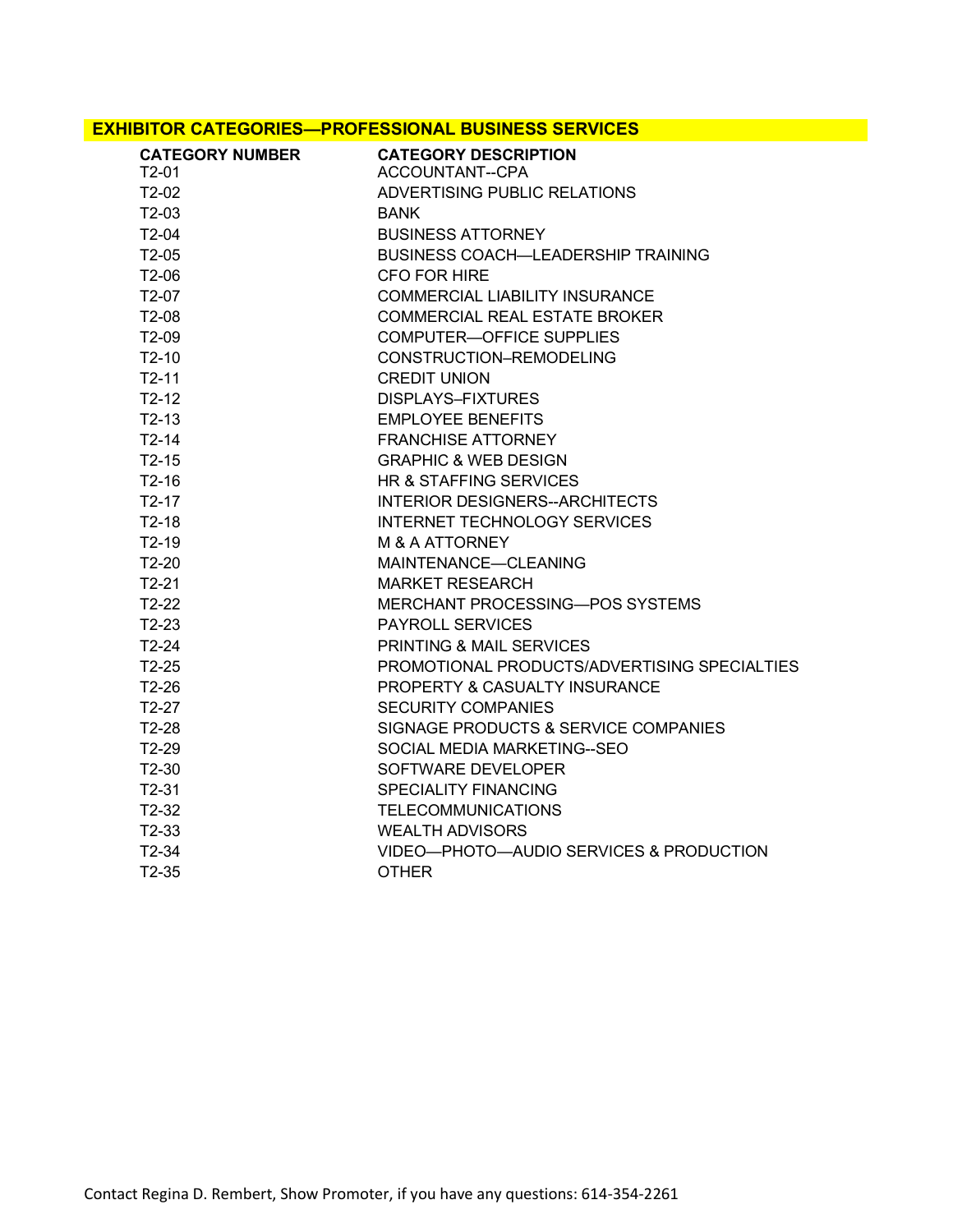### **EXHIBITOR CATEGORIES—INVENTOR/INVENTION SERVICES**

| <b>CATEGORY NUMBER</b> | <b>CATEGORY DESCRIPTION</b>  |
|------------------------|------------------------------|
| T <sub>3</sub> -01     | CONSUMER PRODUCT DESIGN      |
| T3-02                  | INDUSTRIAL DESIGN FIRM       |
| T3-03                  | LOGISTICS/TRANSPORTATION     |
| T3-04                  | <b>MANUFACTURING</b>         |
| T <sub>3</sub> -05     | PATENT ATTORNEY              |
| T3-06                  | <b>PUBLIC RELATIONS FIRM</b> |
| T3-07                  | TRADEMARK ATTORNEY           |
| T3-08                  | WAREHOUSING                  |
| T <sub>3</sub> -09     | <b>OTHER</b>                 |
|                        |                              |